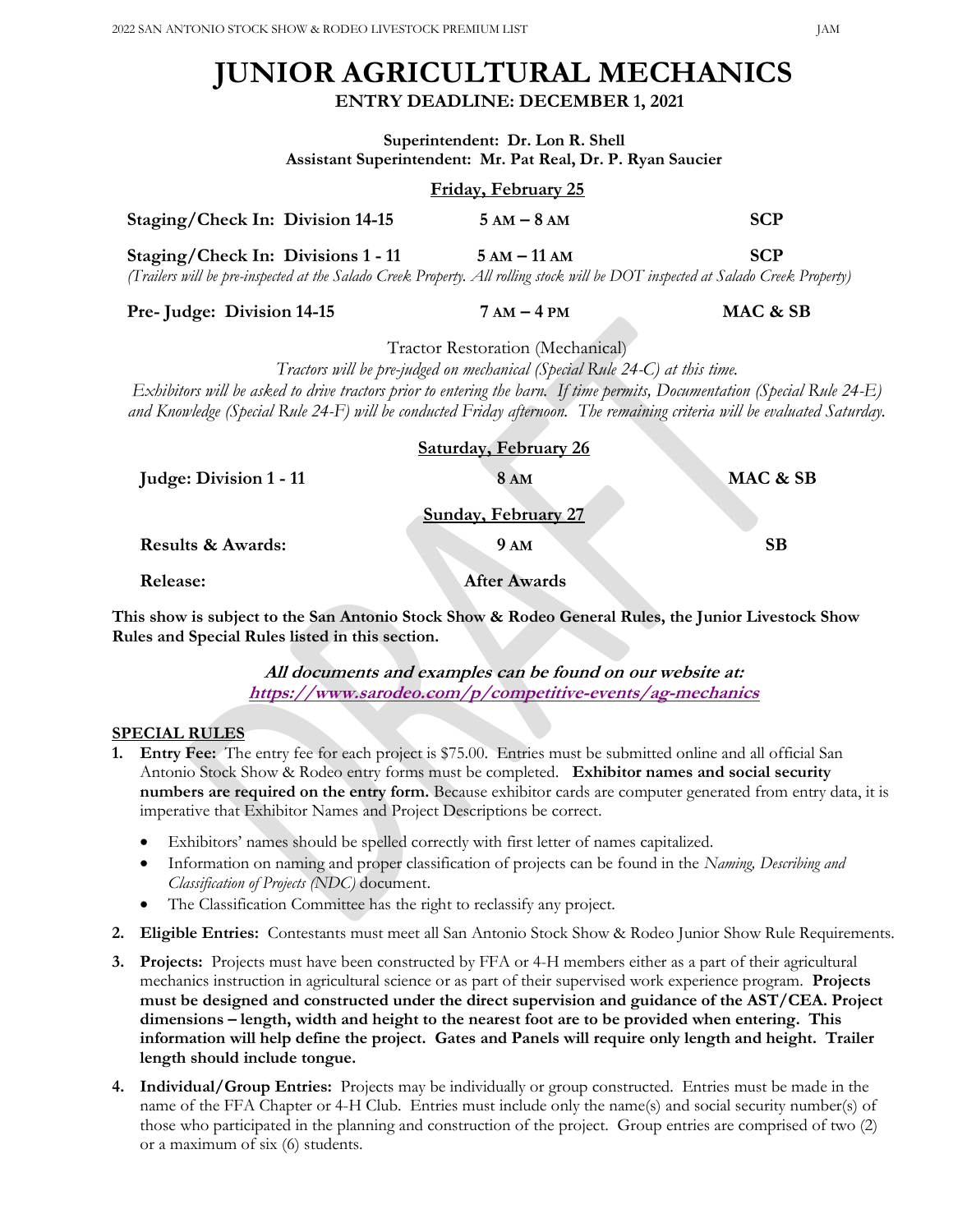- 5. Number of Entries: No exhibitor may be involved in the construction of more than 3 projects, whether group or individual. This does not limit the number of projects a chapter or club may enter.
- 6. Exhibit Space: Insofar as possible projects will be displayed by class. Placement of the projects will be at the discretion of show officials. Some projects will be displayed outside.
- 7. Judging Procedures: Only entered exhibitors may be present at the project when judging.
- 8. Project Sales: Junior Ag Mechanics Projects cannot be sold or advertised as for sale during the Junior Ag Mechanics Show.
- 9. Construction Date: A project may be exhibited only one time at the San Antonio Stock Show & Rodeo and must have been completed within one calendar year of the exhibition date.
- 10. Project Substitutions: Same as Project/Animal Substitution outlined in General Rule #10.
- 11. Exhibitor Substitutions: Substitution may be made under one of the conditions outlined in Junior Rule #14.
- 12. Adding/Removing Exhibitor(s) from a Group Entry: Group projects cannot be comprised of more than six (6) exhibitors. AST or CEA may add/remove an exhibitor from a project by submitting an *Add*/Remove *Exhibitor Form* to the Livestock Office by mail or email to  $\frac{livestock(0)$ sarodeo.com or completing the form during Check-In at the Salado Creek Property. Exhibitor additions may be submitted by January 15, 2022, for no charge. Additions submitted from January 16 until the end of Check-In will be subject to an additional entry fee (\$75). Exhibitors may be removed from a project by submitting an *Add*/Remove Exhibitor Form by the end of Check-In for no charge.
- 13. Types of Projects: Only those projects that fit into the stated classes will be accepted. Final project classification will be at the discretion of Classification Committee. Leather goods, spurs, knives, canoes, teepees, boats and glass top tables/benches are not approved projects. Projects made of all wood are not allowed. Projects made largely of wood will require at least 25% of a skill other than carpentry to be used in construction. The addition of metal ornaments or bands attached to wood project will not be considered a part of the 25%. Please read the Naming, Describing and Classification of Projects (NDC) for additional description of classification and approved projects. The list of unacceptable projects above is not complete. JAM allows only projects that require the skills and knowledges identified in the Agricultural Mechanics Curriculum – TEKS 130.2 (14) that fit into classes referenced in the NDC document. Those projects that are not acceptable will not be allowed in the East Gate to be placed in barn
- 14. Vehicles: Trucks, tractors, trailers or other vehicles that are not entered to be exhibited are allowed in the exhibit area as part of the display with permission of Superintendents only.
- 15. Project Completeness: All projects must be complete including finish. Any item necessary for use of the project must be a part of the project (example: hinges and latches on gates and panels). Documentation is considered part of the project. Refer to Special Rule 18 - Documentation  $\mathcal{C}^*$  Research found below.
- 16. Project Presentation: Criteria to be considered for Showmanship:
	- a. Neatness of project Clean and free of dust and debris.
	- b. Neatness of surroundings Includes floor under and around the project.
	- c. Documentation Presented in a manner that judges and the public can view. Awards, exhibitor cards, ribbons, or other materials from other or previous project shows should not be included in the documentation or display.
	- d. Signs All projects are to be identified with the official exhibitor card. Other signs, banners, etc. are subject to approval by Superintendent. "For Sale" signs are **not** permitted.
	- e. Exhibitor Card It is recommended that the exhibitor card be placed in a clear plastic sleeve and affixed neatly to the front center of the project. Exhibitor Cards must be on projects when they arrive at show grounds.
	- f. Logos Do not use company logos on projects unless provided a limited use agreement.
	- g. Inappropriate Silhouettes Inappropriate silhouettes or cutouts should not be used on projects.
	- h. Safety All safety procedures must be adhered to when displaying projects. Oxygen and fuel cylinders, acetylene or propane are not allowed.
	- i. Clutter Exhibitors should confine paraphernalia, chairs, show boxes, cleaning supplies, brooms, and wiping rags to their assigned display area.
	- j. Painting/Scratches Paint is not allowed in the display area. Judges will be instructed to make allowances for scratches or damage due to transportation.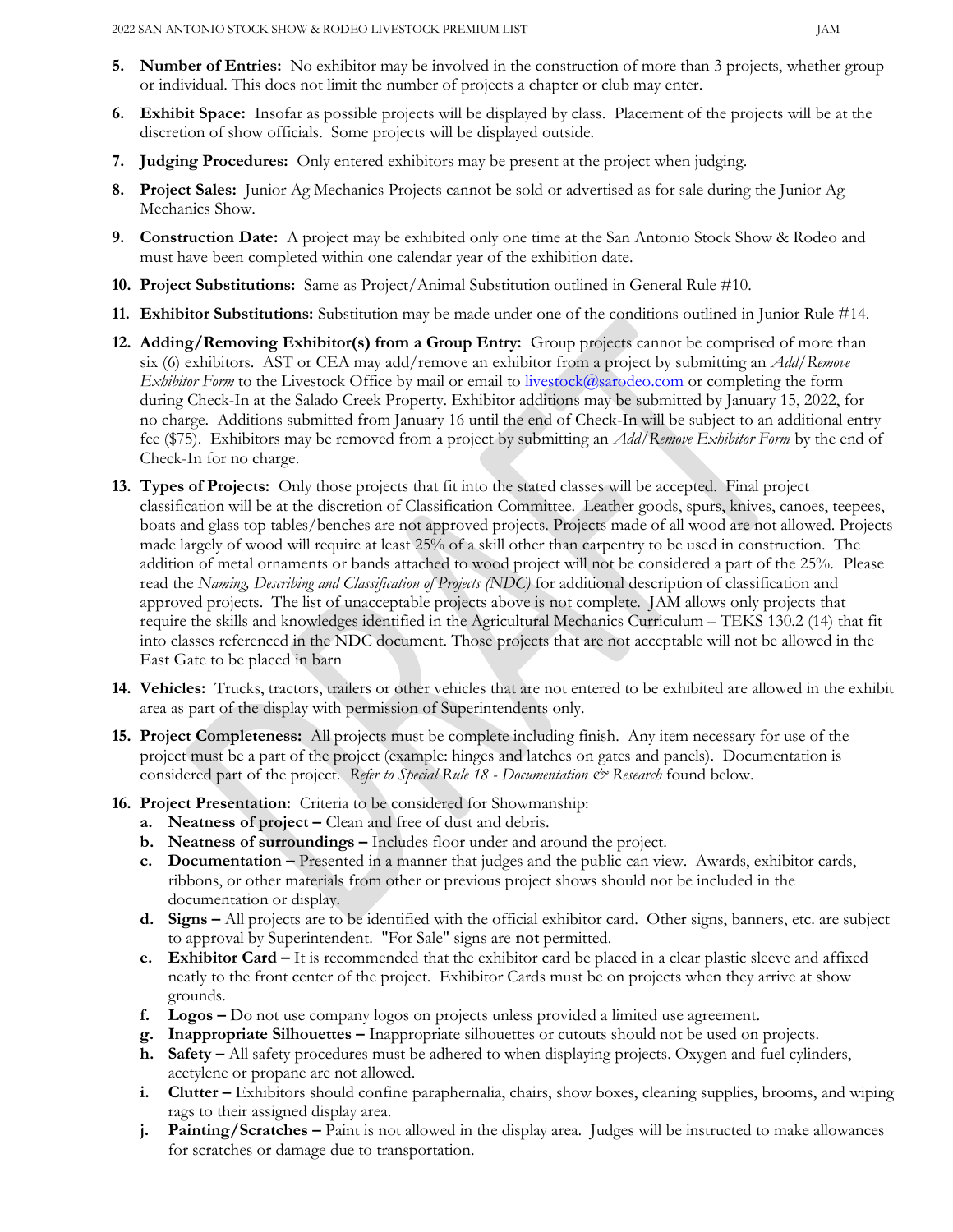- 17. Exhibitor Presentation: Criteria to be considered for Showmanship:
	- a. Attire Exhibitors should be dressed appropriately and be with their project when it is judged.
	- b. Sportsmanship Exhibitors should be courteous and helpful to those viewing their project, including those exhibiting next to them. Exhibitors should not interfere with or shield those who are exhibiting next to them.
	- c. Knowledge Exhibitors should be available to answer questions when their project is being judged. Knowledge of the project will be evaluated at this time. Knowledge is part of Presentation on Judging Criteria. Exhibitors should be well informed of the project they are representing.
	- d. Exhibit Aids Exhibitors should provide any equipment that may be necessary to judge their project (flashlights, mat or creeper for judging projects where judge needs to get under project such as trailers). Exhibitors may be requested to hold measuring tape and assist the judge in taking measurements of project.
	- e. Naming Project Proper project name and classification will be reflected on the Exhibitor Card. See Naming, Describing & Classification of Projects (NDC).

### Note: At least one chapter/club exhibitor should be available to answer questions from the public or show officials, including showmanship and documentation judges at all times.

18. Documentation & Research: Documentation is considered a research portfolio and should not be constructed as a scrapbook. Documents should be easy to read and arranged neatly in a tabbed notebook with table of contents and numbered pages. Additional explanation for Documentation is found in *Documentation Check Sheet*. Documentation for Tractor Restoration is explained below, Rule 27C.

## Documentation & Research Package must include the following components: (Documentation & Research Package Template is available on website).

- a. Working Drawing: Must include an original (exhibitor-drawn) multi-view orthographic projection drawn to a given scale with proper lettering and dimensioning. Scale must be identified on the drawing. Dimensioning shown on drawing should be specific and complete enough for it to be apparent that drawing was used to plan and construct project. Judges will spot check dimensions on projects to see if they comply with drawings. Drawing may be pencil or CAD (Computer Aided Design). Pictorials, isometric, oblique or perspective may be included. Examples of proper drawing including scaling can be found in Presentations Project PDF and Documentation & Research Package Template found here.
- b. Bill of Materials (BOM): Must include a list or a description of material, including columns 1) Date, 2) Description, 3) Size, 4) Quantity, 5) Unit, 6) Cost per item, 7) Extended or Total Costs. Other information such as, OC (Opportunity Cost) to identify items that were donated but have value, PE (Professional Expenses) to identify work done by others, sum of all (Total Costs) cost including OC and PE should be shown in BOM. Vendors name and/or Purchase Order Number, etc. may be included. Invoices or Sales Receipts are recommended to be included with the BOM. BOM may be developed using computer spread sheet program. Examples of BOM can be found in the *Documentation*  $\mathcal{O}$  Research Package Template.
- c. Photographs: Show work in progress and should illustrate proper safety procedures including clothing, eye and face shields, etc. Photographs should be sequenced in the order of constructing the project. Exhibitor(s) should be in pictures. CEA/AST should be in some of the pictures. Pictures must be of good quality with labels identifying activity and exhibitor(s) in the picture. No more than 40 pictures may be included, with the exception of Tractor Restoration, or Reconditioning Classes. Two, but no more than four pictures per page is recommended. Additional photographs may be displayed in a separate notebook for public viewing, or may be displayed using computer display if electricity is available. Videos may also show construction, but computer displays and videos do not substitute for the photos required in the documentation notebook.

## d. Research - Papers to be included:

- i. All projects attaching to tractors and/or PTO must include latest appropriate ASABE Standards Special Rule 21. Instructions for addressing the ASABE standards are found on website.
- ii. All Projects pulled on public highways must include relevant DOT codes including Federal Lighting Table, - Special Rule 20. Federal Lighting Equipment Location Requirements can be downloaded from the website.
- iii. Product Information (PI) bulletins and/or Safety Data Sheets (SDS) or (MSDS) must be germane to the project and should include paints and chemical supplies, etc. Manufacturer's specifications or PIs for trailer and equipment components such as axles, springs, wheels, jacks, break-aways, and hydraulic cylinders should be included.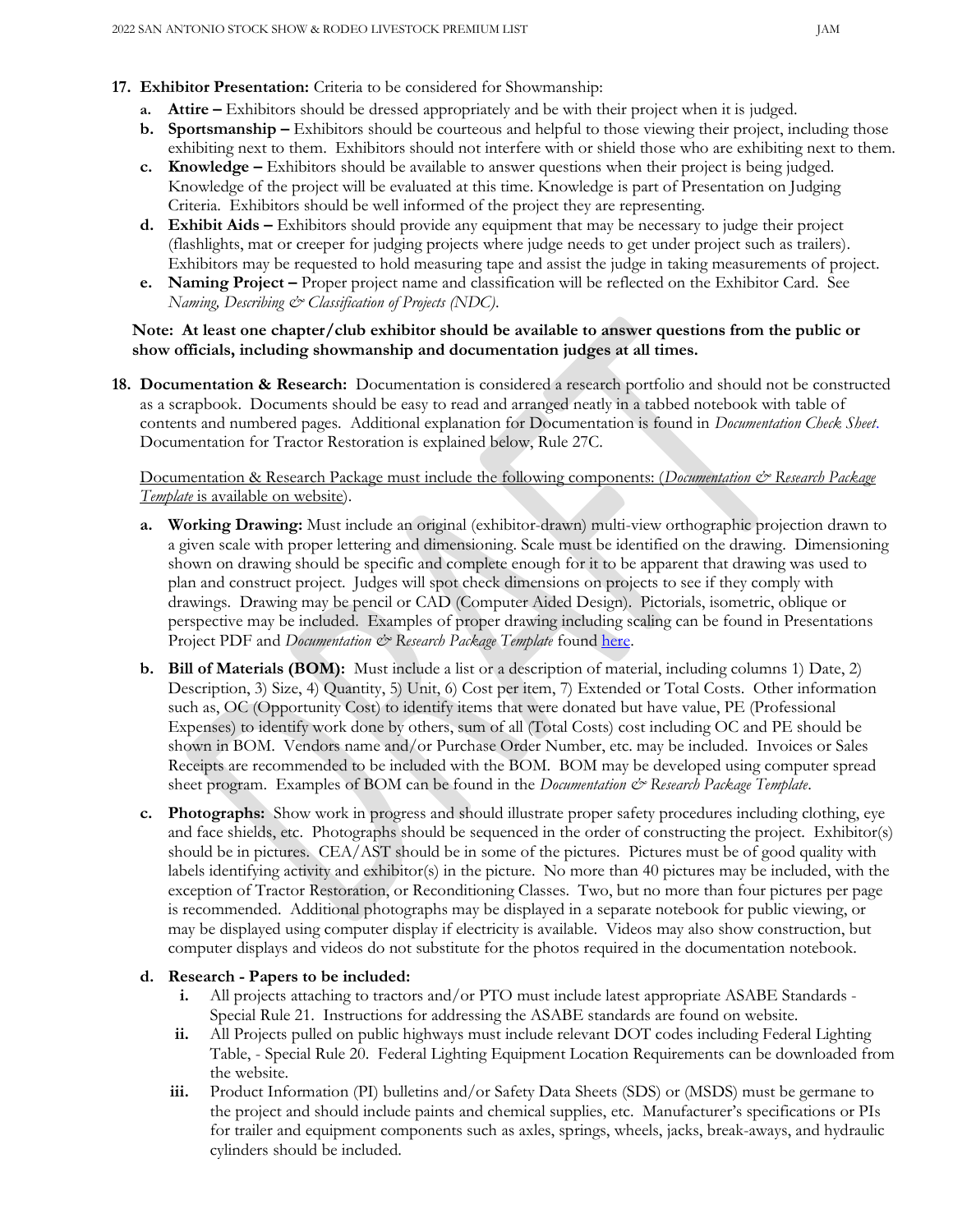#### Projects having no documentation are not complete and will be disqualified.

#### 19. Project Safety:

- a. Display: Appropriate and safe display stands must be provided for gates, panels, and other projects requiring support. Sharp edges and points; such as found on roofs of self-feeders, bale movers, etc.; must be padded and/or protected where necessary to prevent possible injury to spectators and exhibitors.
- b. General Safety: Flammable and/or combustible liquids shall not be stored or sprayed in buildings, or on the show grounds. This shall include, but not limited to enamel paints, thinners, reducers, or gasoline. No cylinders (oxygen, acetylene, or propane) are allowed. Electric extension cords must not cross aisles used as exit ways.
- c. Projects with Engines: No more than 25% of the fuel tank capacity is allowed in any fuel tank. The fuel tank cap must be in place. All batteries, except tractors must be disconnected. See Tractor Safety below.
- 20. Transportation Statutes: All trailers and other equipment that will be operated and/or transported on public roads must be equipped with safety equipment specified in Title 7, Vehicles and Traffic Transportation Code of the Texas Statues. No Agriculture Exemptions except farm tags are allowed. See the website for JAM Trailer Rules and Codes. All trailers and tongue equipment pulled on highways will be pre-inspected at the Salado Creek Property.
	- a. Trailer wiring, lights and brakes will be tested. Colors of conductors in the wiring harness should meet industry standards. See Trailer Construction Guide. Trailer must be grounded to vehicle with grounding wire in harness. (Trailer grounding only through hitch is not acceptable.)
	- b. All trailers must have a Vehicle Identification Number (VIN) or Serial Number (SN) placed on tongue. SN or VIN will not be used to check registration. All trailers that are pulled to the show must have a license plate. May use Farm Tag.
	- c. All tongue equipment that are pulled on a public highway for example: trailers, squeeze chutes, hydraulic log splitters, mowers, tillage tools, sprayers, etc. will be DOT inspected at Salado Creek Property for approved (1) safety chains, (2) tongue jacks, (3) lights and reflectors.
	- d. All trailers rated 4500 pounds GWR or greater must have approved brakes, safety chains and break-away equipment. This includes bumper pull as well as gooseneck trailers. See Trailer Check Sheets and Construction Guide.
	- e. All trailers must be equipped with lift jacks for hitching and unhitching including goosenecks and tongue.
	- f. Tie down attachments (D Rings) (minimum of 4) are recommended on all utility trailers.
	- g. Fender Wheel Clearance Judges will abide by specifications provided in PI documents. General specifications are: (a) Four inch fender clearance above tire is required with exceptions of (b) torsion axle 3 inches and (c) single axle trailers 3 inches. Fenders must be wider than tire tread so edge of fender does not cut tire.
	- h. Any trailer that is over wide (102 inches) must have a signed overwide permit. Permit to include dates week prior to and week after show. Trailer widths will be measured at the widest point on the trailer. Review Trailer Statutes document and the Trailer Construction Guide for major codes and rules. It is the exhibitors' responsibility to have reviewed and understand all TxDOT and Federal Codes.

Any trailer that is over width without permit will be discounted 10 points.

- 21. ASABE Standards: All three-point hitch and/or PTO operated equipment must meet the latest ASABE (The Society for Engineering in Agricultural, Food, and Biological Systems) standards. Both standards have been revised in the past six years. Must have the ASABE approved code and monthly password to access and print documents from the ASABE Technical Library. Codes are available through December. Standards should be downloaded in time for use in planning and construction of project. Instructions to access ASABE Standards along with monthly codes as well as other important links to helpful information can be found on the website. If you have question or need additional help, please email Lon R. Shell at tractor@lonshell.com or Patrick Real at realfarm@swbell.net.
	- 1. Power take-off equipment must meet ASABE standard, Agriculture Tractors Rear –mounted power take-off types 1, 2, 3 and 4 – Part 3: Main PTO dimensions and spline dimensions, locations of PTO. This Standard was revised 2019. When searching the ASABE to find and download a PDF file - enter Document number ASABE/ISO 500 or title of Standard.
	- 2. 3 Point linkage must meet ASABE standard, Agricultural wheeled tractors Rear Mounted three point linkage-Categories 1N, 1, 2N, 2, 3N, 3, 4N, and 4. To find and download the PDF enter AD730 for document number or name of title of Standard. This document was revised March 2015.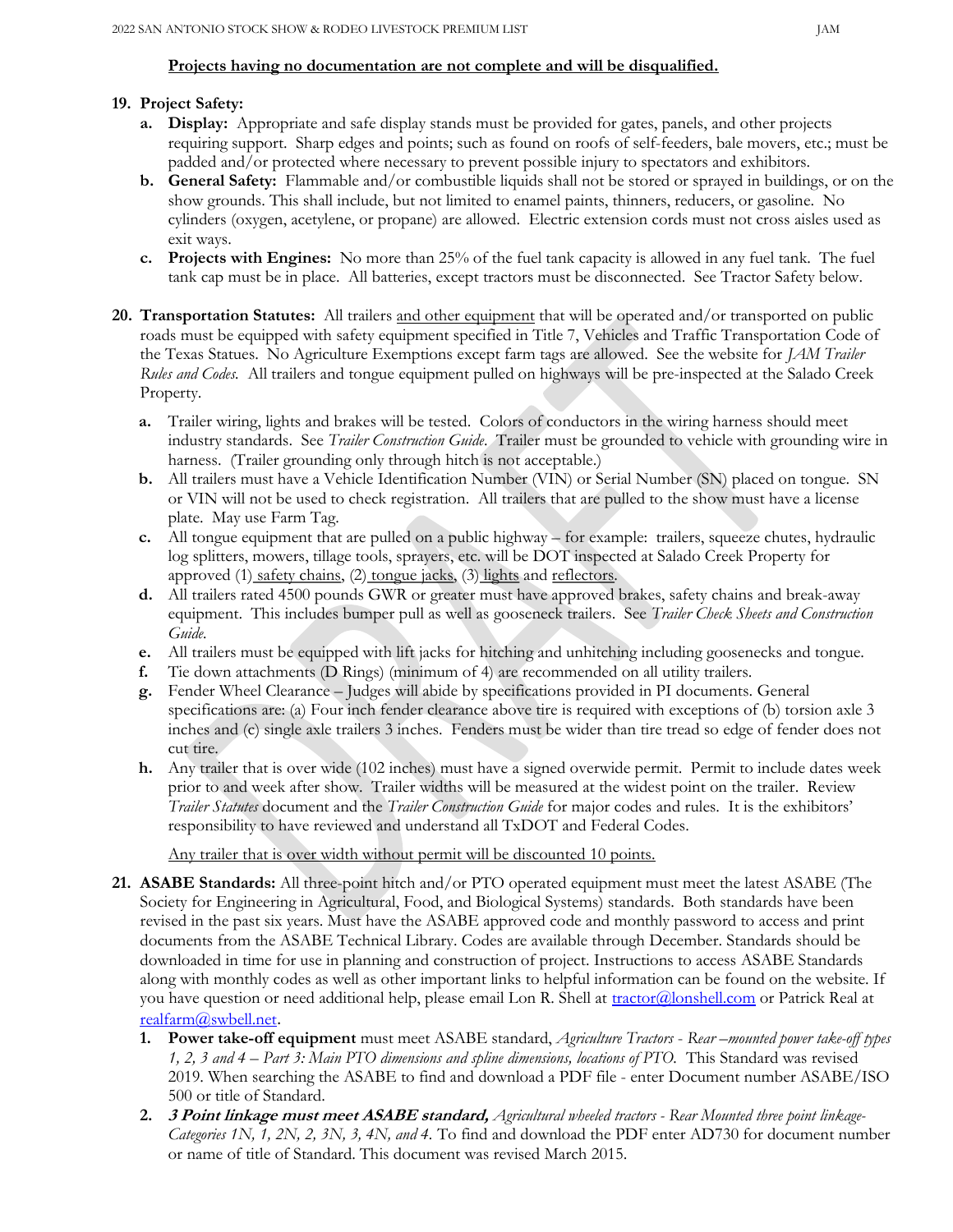- 3. Copies of the most recent ASABE standards must be included in Research Section of documentation for those projects that apply. There are related standards – these related standards are optional for including in research documentation.
- 22. Loss or Damage: Every precaution will be taken to protect projects, however, neither the San Antonio Stock Show & Rodeo nor the show officials will be responsible for any loss or damage to projects including tractors and unloading and loading them.
- 23. Projects Needing Offloading Assistance: Projects that must be hoisted from the topside are to be fitted with lifting eyes at balance points that will accommodate one inch shackles. Trailers that are transporting both tractors and other projects should be organized so the tractor can be off loaded separate from other projects. Projects that Show Officials conclude cannot be safely off-loaded with equipment available may be shown on the trailer at an alternate site. Rules for offloading and loading tractors are provided below in Tractor Show Special Rules #25.

| Criteria                                              | Points |
|-------------------------------------------------------|--------|
| Workmanship                                           | 30     |
| Design & Materials                                    | $20\,$ |
| Documentation & Research                              | 20     |
| Presentation – Entering Projects (Special rule 1) and | 20     |
| Demonstration of Technical Knowledge                  |        |
| Degree of difficulty - Sophistication                 | 5      |
| Safety                                                | 5      |
|                                                       |        |
| Total                                                 | 100    |

|  |  |  |  | 24. Project Show Judging Criteria - excluding Tractors |
|--|--|--|--|--------------------------------------------------------|
|--|--|--|--|--------------------------------------------------------|

| Ribbon Category | Points     |
|-----------------|------------|
| Blue            | $90 - 100$ |
| Red             | $80 - 89$  |
| White           | 79 or less |

Note: Ribbon Categories are used in both Project Show and Tractor Show. Only Blue-Ribbon projects are eligible for placing

Showmanship Award – Criteria is identified on Showmanship Score Card on website. Criteria is similar for both Project and Tractor Shows.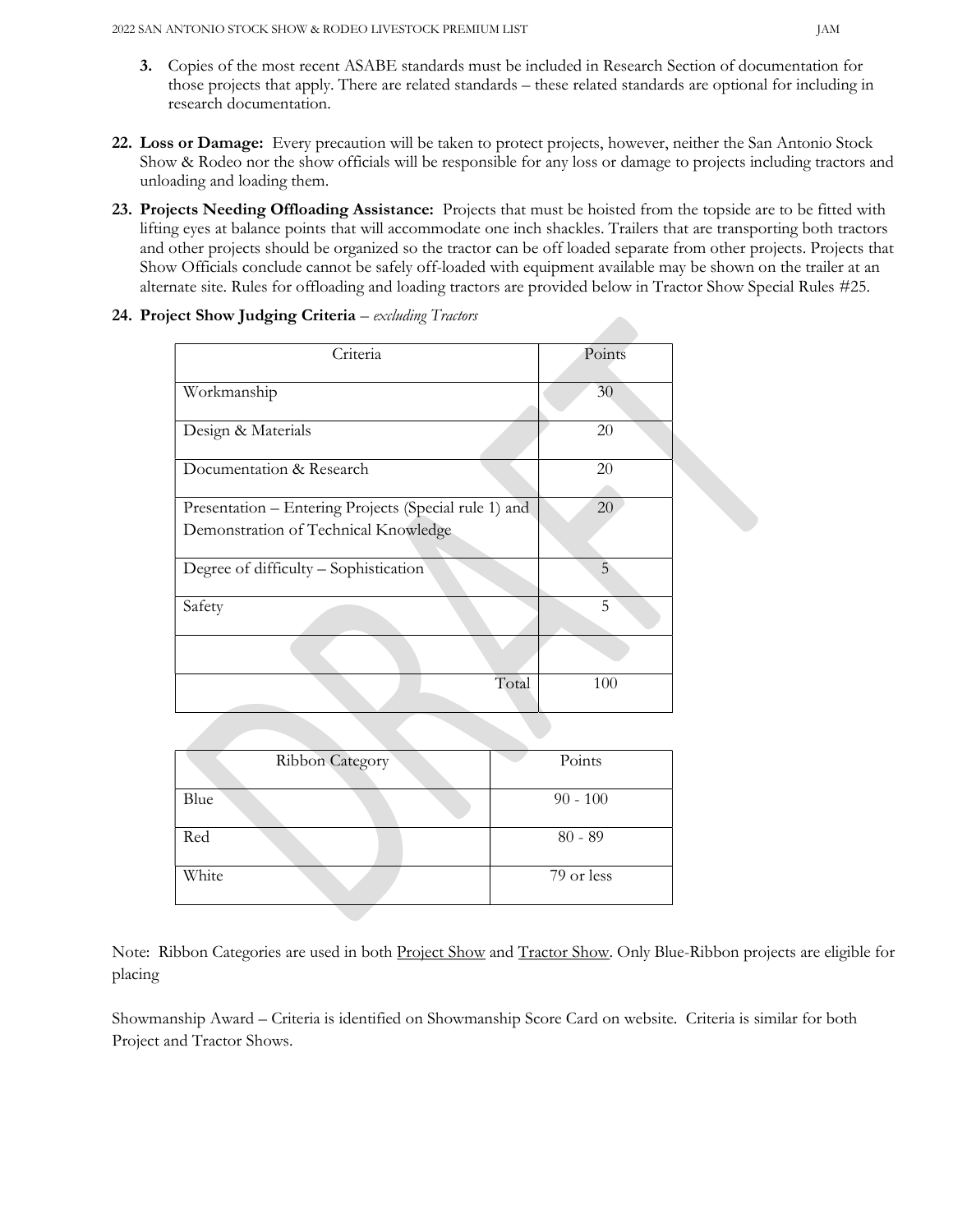#### TRACTOR SHOW

#### 25. Tractor Restoration and Reconditioning Classes

- a. Tractor Exhibitor Cards should be on tractors when they are unloaded Friday morning at show grounds.
- b. No yard tractors or riding lawnmowers.
- c. Tractor Serial Number must be included with the Description on Entry Form and Exhibitor Card.
- d. Fuel tanks must not be more than 25% full.
- e. Fuel Shut Off valves, under fuel tanks, must be functional and fuel valves closed when exhibiting.
- f. A fully approved ABC fire extinguisher with a minimum of 5 lb. capacity must be placed next to tractor.
- g. All lugged tractors must be equipped with road bands. Road bands can be shop built.
- h. All Crawlers must be equipped with rubber lugs or exhibitor must provide rubber belts/mats. Belts may be conveyor or baler belts.
- i. Tractors may be started and driven only at the request of show officials.
- j. Unloading and Loading will be under direction of show officials.
- k. Tractor Documentation & Research package must be submitted foe inspection Friday. No changes to package are allowed after they are submitted. Exhibitor must insert worksheets given them Friday in notebook for judges to access Saturday. Worksheets may not be altered.
- l. Exhibitors must provide with each tractor, tools including flash light necessary to check fluid levels. Also, cloth or paper wipes and step ladder for large tractors for judges to check fuel and fluid levels. Tire pressure will also be checked.
- m. Display area: Table or bench size should not exceed 3 ft. by 6 ft. (Should not be so large it blocks access to tractor and other tractors. If tool box is used it should be sized to fit under the table. Tool Box may serve as the table.
- n. Electrical outlets are not guaranteed.
- o. Caution Tape is not necessary. Do not use tape to prevent access to tractor. Signs may be used to request public to keep off tractor.
- p. Drip pans with absorbent are required at night only. They are not to be used during the day when tractors are being judged.
- q. Additional instructions and safety issues are addressed below.

#### 26. DIVISION 14 – Restoration Classes 1401, 1402, & 1501 – Judging Criteria

|    | Criteria                           | Points |
|----|------------------------------------|--------|
| a. | Mechanical - Restoration           | 40     |
|    | <b>b.</b> Knowledge & Presentation | 20     |
|    | c. Documentation & Research        | 15     |
|    | d. Safety                          | 10     |
|    | e. Aesthetics                      | $10\,$ |
| f. | Authenticity                       | 5      |
|    |                                    |        |
|    | Total                              | 100    |
|    | Complexity Factor (CF) Bonus Pts   | 15     |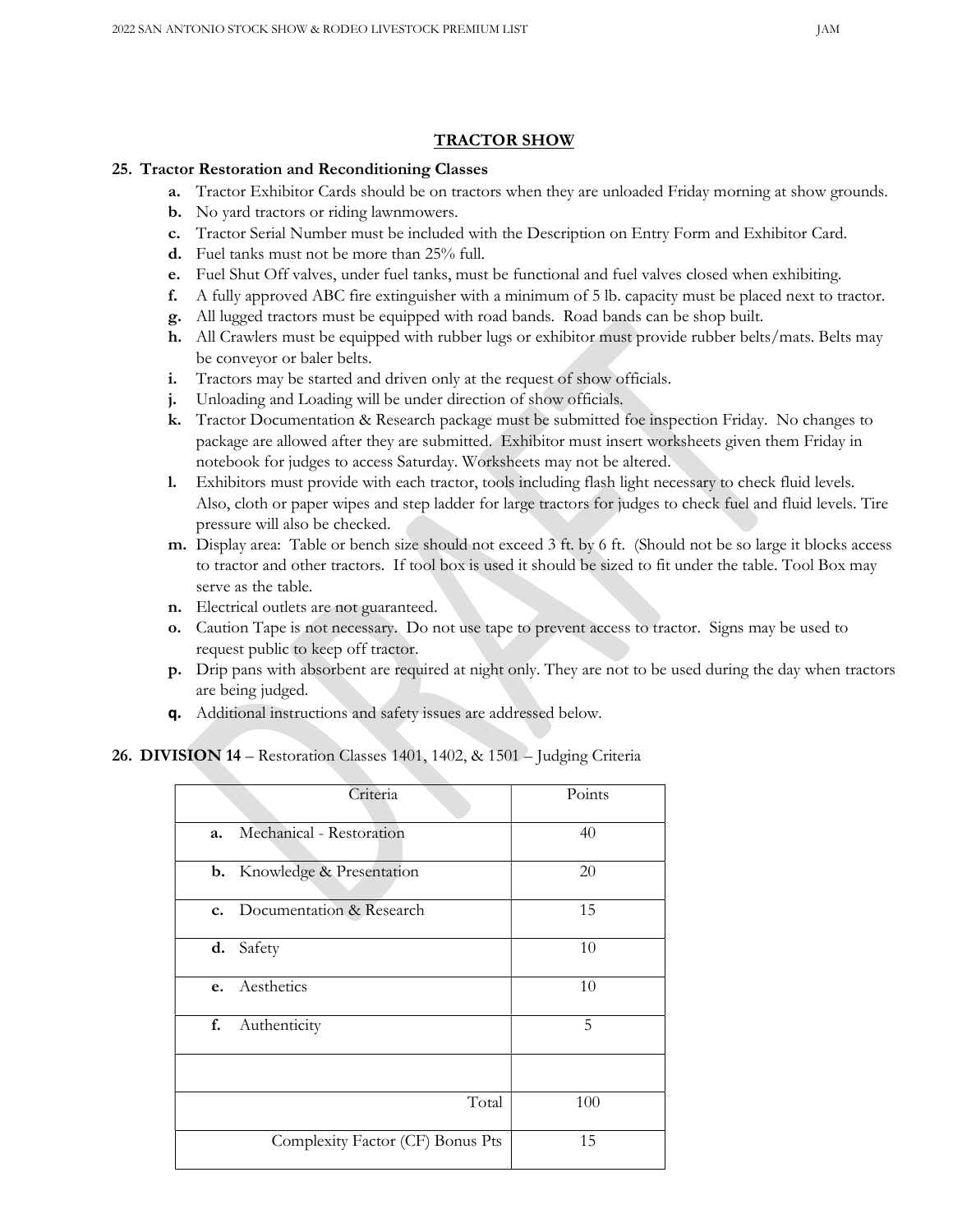|                  | Criteria                           | Points |
|------------------|------------------------------------|--------|
| a.               | Mechanical - Repair & Maintenance  | 30     |
|                  | <b>b.</b> Knowledge & Presentation | 20     |
|                  | c. Documentation & Research        | 15     |
| Safety<br>d.     |                                    | 10     |
| Aesthetics<br>e. |                                    | 10     |
| Diagnosis<br>f.  |                                    | 15     |
|                  |                                    |        |
|                  | Total                              | 100    |
|                  | Complexity Factor (CF) Bonus Pts   | 15     |

#### 27. DIVISION 15 – Reconditioning Class, 1502 – Judging Criteria

#### a. Mechanical

- i. All tractor classes
	- As part of the mechanical evaluations exhibitors will be asked to start and drive tractor, demonstrating all gears along with systems, hydraulics, lights, brakes, PTO, etc. Driving and some mechanical evaluation will be conducted outside after off-loading on Friday. Most of the safety criteria will also be evaluated at this time. Exhibitors may be asked to move tractors back outside Saturday for additional evaluation.
	- Refer to Driving, Mechanical & Knowledge Reference Sheet 1– on the website for more specific information.
	- NOTE: Sandblasting is discouraged except on large castings such as weights, wheels and rims and components that have no moving parts. Engine blocks and heads, transmissions, clutch housings, differential and axle housing should not be sandblasted. Also sandblasting can warp or distort sheet metal parts and will impact aesthetics. Sand remaining from sandblasting can result in major damage to tractor. Evidence of sand will result in deducting points in Mechanical.
- ii. Restoration Classes 1401, 1402, & 1501
	- To include the mechanical restoration of all systems including Engine, Transmission and Final Drive.
	- Including components fuel (carburetor or diesel pump), cooling, ignition, exhaust, clutch, brakes, steering, starting, lighting, charging, hydraulics, 3 point and PTO. Some tractors may not have all of these.
- iii. Reconditioning Class 1502
	- Will include only those systems or components that need major repairing or reconditioning. (Those systems that were repaired or maintained should be identified in the Table of Contents see below.) Exchanging parts, for example removing a diesel pump and taking to town to put on pump stand is not considered a major repair. It should be identified under Engine in reports but must entail proof of diagnosis in determining pump malfunction to be awarded diagnostic points. Mechanical is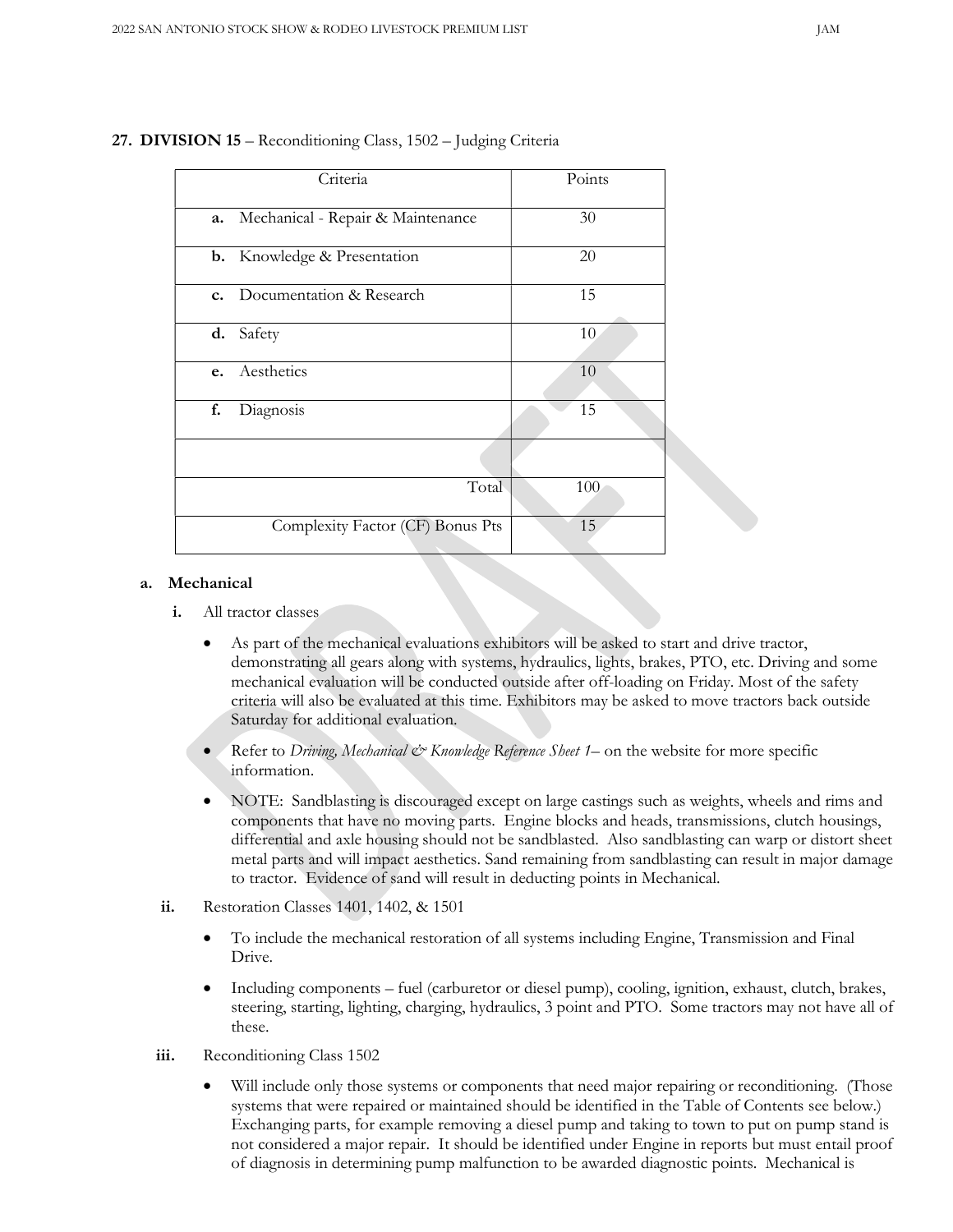worth 30 points in class 1502. Diagnostics is an important part of analyzing the mechanical components. Diagnostic points are awarded in its own Category.

 Will include maintenance items. This may be an extensive list such as maintenance required for warranty. Examples of maintenance could include – cooling, fluids, hoses, belts clutch adjustments, air conditioning and tappet adjustments. Some maintenance items may require checking codes on tractor display which may require a special computer to help diagnose error codes. These will require the cooperation of the dealer. Diagnostic skills performed in the performance of major mechanical and maintenance will be awarded points in the Diagnosis criteria, see below.

#### b. Knowledge & Presentation: (All tractor classes)

- Knowledge points have been increased. Knowledge is a very important criterion in meeting the JAM educational objectives.
- Judges will ask technical questions to determine the exhibitor(s) knowledge of and involvement in restoration/reconditioning. Judges may present components for exhibitors to identify, describe and discuss.
- Presentation includes showmanship (see showmanship score card) and encompasses the following: meeting public, making eye contact, introducing self, being confident, articulate, exhibiting enthusiasm and excitement when describing tractor. Display area including area around and under the tractor and additional display items such as Owners Manuals, video equipment including computer display and worn or broken parts replaced in restoration or reconditioning.

### c. Documentation and Research: (All Tractor Classes)

- Documentation is a research portfolio and should not be considered a scrapbook. Documentation must be typed (recommend word processor and spreadsheet using computer)
- Many Exhibitors use Documentation to exhibit their knowledge and understanding of Tractors and the skills necessary to Restore and Recondition them. In the photo sections, most exhibitors expand on what they are doing using two or three paragraphs in their descriptions of each system (photo section) – transmission, engine, clutch, etc.
- Tractor Judges rely on the Documentation Section in addition to questioning to ascertain the knowledge and understanding exhibitors have of the different systems and components and the procedures they used. Many of the knowledge points are determined when judges are inspecting the documents and asking questions over materials they are evaluating.
- See *Tractor Restoration Documentation Template (PDF)* on the website. This template was prepared in 2016 and requires slight modifications for up to date documentation specifications.
- Also Documentation, Knowledge & Presentation Reference Sheet 2 on the website has more specific information. This document also needs modified slightly. See revision for Class 1502 Reconditioning class below. All judges critique sheets are on the website.
- All documentation should be arranged in a three ring binder, using sequenced labeled dividers with a corresponding table of contents. Suggested Table of Contents shown below will differ slightly between Restoration and Reconditioning classes.
- Tractor documentation will be submitted at unloading. Documentation may not be altered after it is submitted.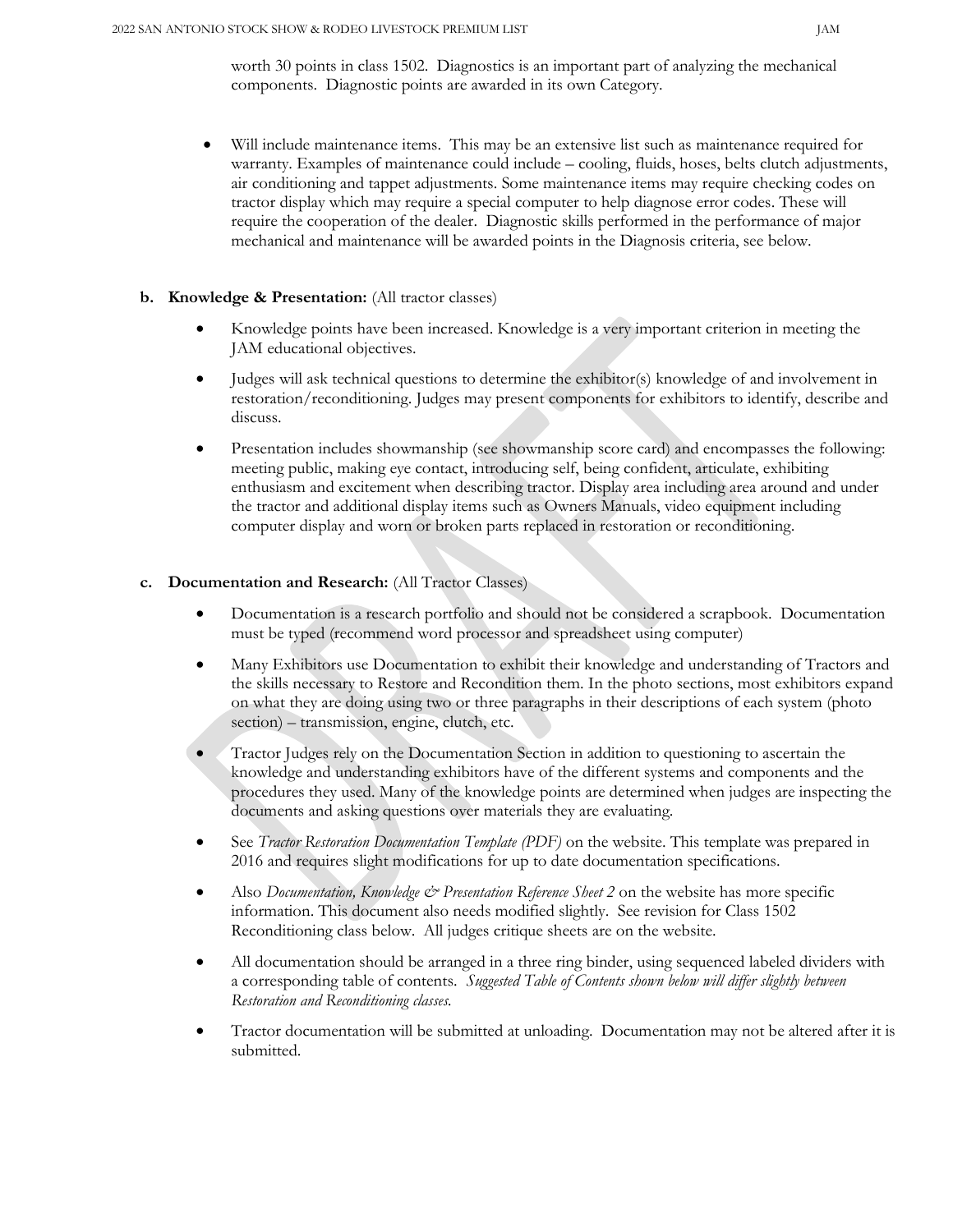Table of Contents - Documentation for all Classes should include Table of Contents similar to one shown below with page numbers – Refer to Template on website

| $\mathbf{I}.$ | Tractor History - Previous Owners - where obtained, etc. (Max 1 page)<br>Could include Picture of tractor as you found it.                                                                                                                                                                                                                                                                                                                                                                                                                                                                                                                                                                                                                                                                                                                                                                                                                                                                                                                                                                                                                                   |
|---------------|--------------------------------------------------------------------------------------------------------------------------------------------------------------------------------------------------------------------------------------------------------------------------------------------------------------------------------------------------------------------------------------------------------------------------------------------------------------------------------------------------------------------------------------------------------------------------------------------------------------------------------------------------------------------------------------------------------------------------------------------------------------------------------------------------------------------------------------------------------------------------------------------------------------------------------------------------------------------------------------------------------------------------------------------------------------------------------------------------------------------------------------------------------------|
|               |                                                                                                                                                                                                                                                                                                                                                                                                                                                                                                                                                                                                                                                                                                                                                                                                                                                                                                                                                                                                                                                                                                                                                              |
| II.           | Restoration or Reconditioning - Mechanics Summary Report including Complexity<br>Factors - CF (Max 1 page) Could include Picture of Completed Tractor.                                                                                                                                                                                                                                                                                                                                                                                                                                                                                                                                                                                                                                                                                                                                                                                                                                                                                                                                                                                                       |
| III.          | Expense Reports - show in spreadsheet format. Similar to BOM in project show.<br>a. Parts - Costs of all parts and supplies - invoices included with dates. Show Total Expense<br>including Sub Totals of OC and PE<br><b>b.</b> Opportunity Cost – OC (identified in Expense Report with OC next to dollar value) These are<br>items which were given/donated to you - identify their value in dollars, same as if you purchased<br>them. Show sub-total for all OC.<br>c. Professional Expenses - PE (Identified in Expense Report with PE notation) These are<br>expenses incurred from taking part to professional technicians. For example, taking a diesel pump<br>to a Diesel Shop so they can put it on pump stand - diagnose and repair it. You are encouraged to<br>be present when the technician is evaluating and/or repairing part so you can learn from this.<br>Have picture taken of you with Professional mechanic to be included in your photos. Professional<br>should be identified in pictures. PE expenses should be presented in a report by itself with Title:<br>Professional Expenses. Should have a sub-total for this category. |
| IV.           | Photos – (order of presentation - disassembly – evaluation – repair) All Photos should have a title or<br>description along with identifying names of exhibitors performing the task in the picture. Teacher<br>(AST) or CVEA and others helping you should be in a few of the pictures and identified. Most<br>pictures should be technical in nature - using precision tools - micrometers, torque wrenches, small<br>hole and telescoping gauges, adjusting tappets or clutch, timing engine, diagnosing hydraulic system<br>with pressure gauges, etc. Most exhibitors use two or three paragraphs to explain what they are doing<br>in the pictures in different sections. See example Template.                                                                                                                                                                                                                                                                                                                                                                                                                                                        |
|               | a. No more than 120 pictures with 2 pictures per page. Cover sheets not required on picture pages.<br><b>b.</b> Photos of high quality – could be on photo paper – excellent contrast and brightness. Judges will<br>also evaluate safety issues in the pictures - gloves, face shields, spray painting, etc.<br>c. Photos shown by sections. Sequence may be different from that depicted below. (Recondition<br>Class will only have pictures in sections - components they diagnosed and repaired.)<br>i. Engine<br>ii. Clutch<br>iii. Transmission<br>Final Drive Train - Transmission & Final Drive could be combined in a Power Train Section<br>iv.<br>Ancillary & External components could include steering, operator comfort, controls, fuel, air<br>$V_{\bullet}$<br>filter, turbo, electrical, cooling hydraulics, brakes, etc.<br>vi. Sheet Metal and finishing – Reconditioning class should include Aesthetic items here also.<br>For example, was a cab kit installed?<br>vii. Rims and Tires                                                                                                                                                |
|               | Eye Appeal item – Decals, Trim, other – Appearance Section could include: vi, vii and viii<br>viii.                                                                                                                                                                                                                                                                                                                                                                                                                                                                                                                                                                                                                                                                                                                                                                                                                                                                                                                                                                                                                                                          |
| V.            | General Specifications - Examples, Tractor Fluid Capacity chart, Tractor Horsepower, Hitch<br>Category, Torque chart for fasteners, Valve Tappet adjustments, tractor operator controls, safety<br>items and symbols.                                                                                                                                                                                                                                                                                                                                                                                                                                                                                                                                                                                                                                                                                                                                                                                                                                                                                                                                        |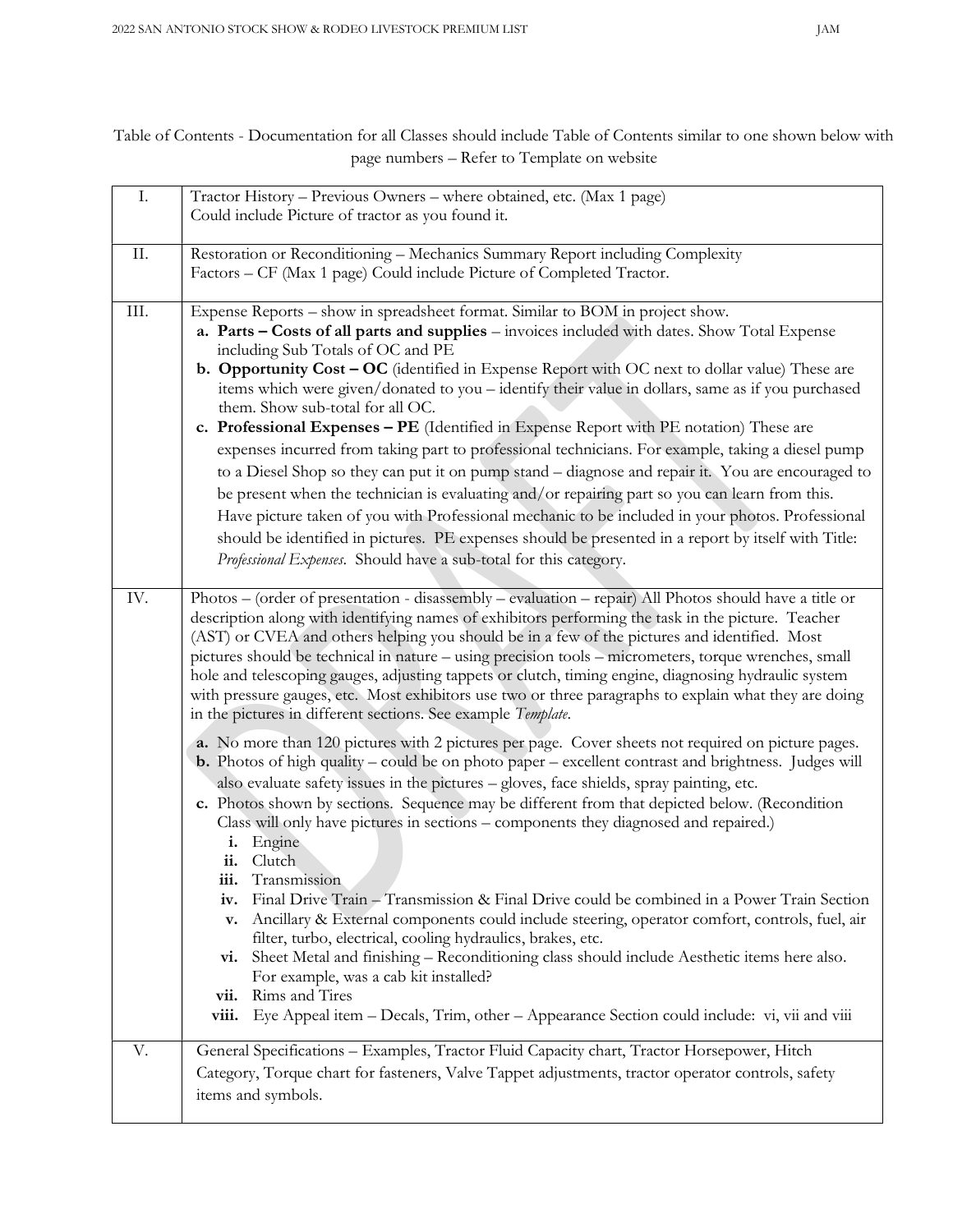| VI.  | Recondition Class only – Equipment Check-in Sheet and Service Preliminary Sheet. These sheets are forms<br>tractor dealers use when tractor or machine brought to them by farmers for repair. It is suggested<br>that you use the local dealers' forms/sheets.                                                                                                                                                                                                                                                                                                                                                                                                                                                                       |
|------|--------------------------------------------------------------------------------------------------------------------------------------------------------------------------------------------------------------------------------------------------------------------------------------------------------------------------------------------------------------------------------------------------------------------------------------------------------------------------------------------------------------------------------------------------------------------------------------------------------------------------------------------------------------------------------------------------------------------------------------|
|      | Equipment Check-In sheet. Customers helps the dealer fill this form out when customer brings in<br>a.<br>equipment or tractor to be repaired. It includes all the information regarding customer, such as<br>name, address, phone, email etc. It also identifies the machine(s) and or tractor(s) brought in. An<br>important part of this form is asking the farmer to identify or describe the problem (issue) – why<br>machine was brought in.<br><b>b.</b> Service Preliminary Form. Technician fills out this form after he has inspected the machine and list<br>all items that are needed to repair or fix problem. Form is presented to customer for him to sign<br>authorizing necessary parts and repairs prior to repair. |
| VII. | Research SDS and/or PI. ASABE standards including PTO and Hitch Category. See Special rule<br>21. All relevant Judges Check & Reference sheets. Letters, correspondence with those who<br>advised or helped you with tractor. Owner's Manual and Parts manuals along with IT manuals are<br>usually too large to show here. They may be books themselves but you could reference those<br>displayed. You may also want to identify those items or parts that you have on display.                                                                                                                                                                                                                                                    |

- d. Safety: Safety is measured in a number of ways. See Aesthetics, Authenticity  $\mathcal{C}^*$  Safety Reference 3 on website. All equipment that was original to the tractor should be in place (includes all shields and decals) Tractors must be in a safe operating condition and the following safety procedures must be followed.
	- i. Judges will inspect photos to see if tractor was repaired in a safe environment including painting facilities, exhibitors wearing safety glasses and or face shields, gloves, proper and safe clothing. Proper use of hoist and lifting devices, combustible materials stored properly, etc.
	- ii. Safe procedures must be followed in unloading and loading the tractor. Specific rules and regulations related to the driving, unloading and loading the tractor are posted on the website. These will be strictly adhered to and safety points deducted for infractions.
	- iii. Basic rules for driving, unloading and loading tractors.
		- 1) Tractors are unloaded and loaded only under the direction of show officials. No tractor will be offloaded without supervision of show official.
		- 2) Tractor driver must have experience in driving and loading tractor on trailer hauling it to show. This driver must have the approval of the AST or CVEA. Leader certifies that driver meets these criteria. Diver unloading and loading the tractor may or may not be the exhibitor but safety point deductions will be attributed to that tractor based on the procedures used in offloading and loading.
		- 3) Tire pressure and tire coating will be inspected along with controls, including brakes, throttle and clutch prior to offloading. Tires should not have more than recommended tire pressure.
		- 4) All ramps must be fastened to trailer and designed with proper surface to provide traction. This is especially important in wet weather. Trailer must be equipped with middle ramp if hauling tricycle tractor.
		- 5) It is the responsibility of the driver to make sure that at least 10 ft. of area around the trailer is clear. Only approved personal may be in this area.
		- 6) Truck driver must off load any projects that on the back of the trailer hauling the tractor at the barn where directed. Fork Lifts and other machinery will not come into the tractor unloading area.
- e. Aesthetics: Overall appearance of tractor including workmanship and finish. Aesthetics will be evaluated for all tractor classes. Items to be considered include but are not limited to the following.
	- i. Metal preparation prior to painting or waxing.
	- ii. Painting a tractor in the Reconditioning class is optional. Detailing tractor is required even if tractor is not painted.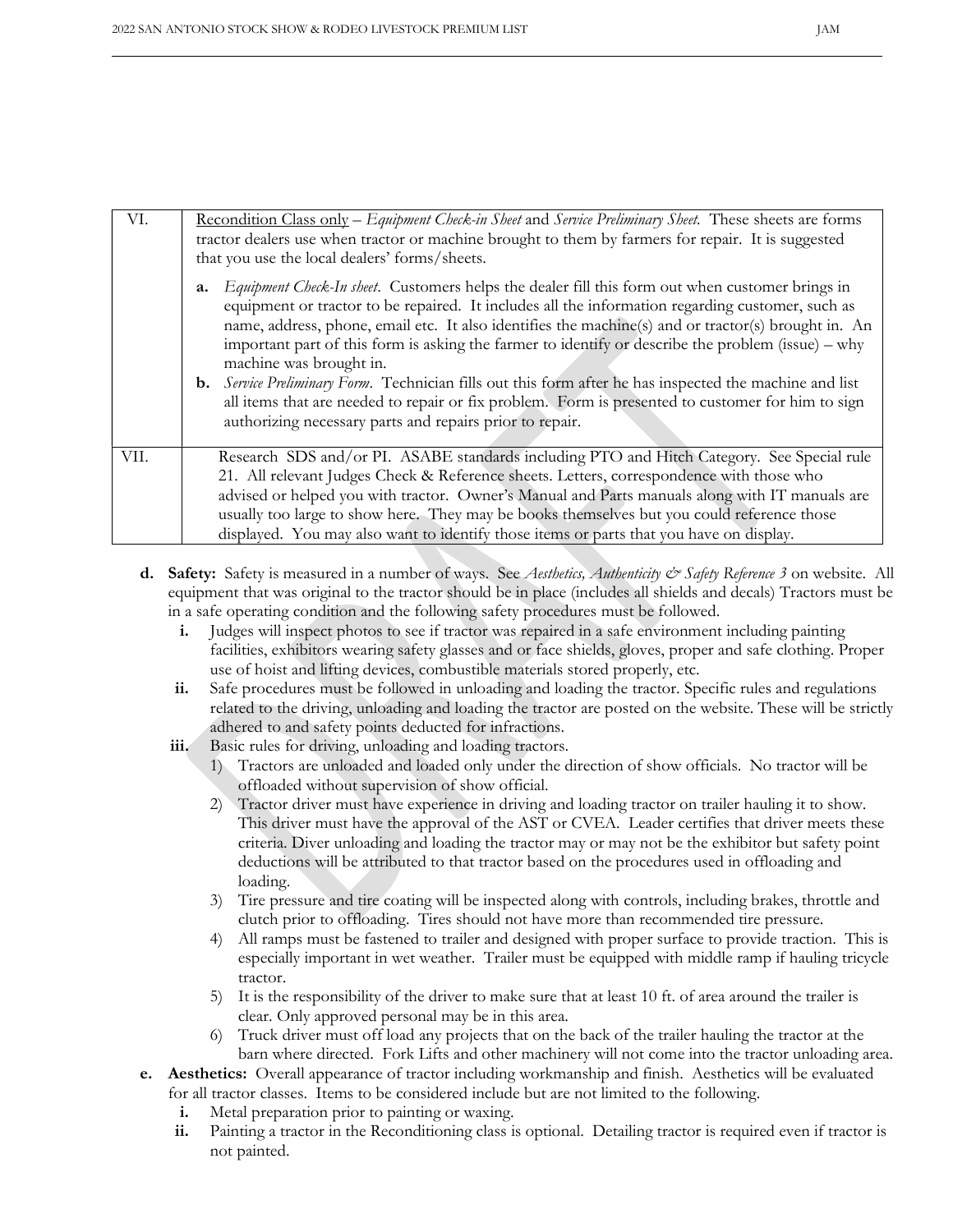- iii. Reconditioned tractors that are not painted must have been pressure washed including engine compartment. Those that are not painted may be waxed.
- iv. Painting and finish in Restored Tractors. Clear coating is not recommended. Paint color should be original. See Aesthetics, Authenticity & Safety Reference 3 on the website.
- v. Detail and completeness of components cabs, steering wheels, seats, controls and gages, wiring harness, hoses and belts, etc.
- f. Authenticity: (Restoration Tractor classes only) Must be as original as possible. See Aesthetics, Authenticity  $\mathcal{O}$ Safety Reference 3 on the website. Items included: Authenticity is not considered in the Repair and Reconditioning Class 1502.
	- i. Paint color, fasteners, and other components such as magnetos, carburetors, exhaust systems
	- ii. Mechanical systems fuel, electrical, engine, transmission, final drive, PTO and 3 Point hitch, cooling, etc.
	- iii. Original Serial plates in place and unaltered serial numbers.

Note: Authenticity – does not prevent updating or improving the efficiency and performance of a tractor for field work using manufactures upgrades. This applies especially for the later model tractors. Examples would be replacing the refrigerant R12 and equipment with 134A. Other examples include improved mechanical parts such a hardened valve seats, improved cylinders, rings, pistons, seals, and bearings. Alternators and other external parts should not replace generators, etc., on older tractors shown as antiques. Six volt systems should not be converted to twelve volt.

Diagnosis: (Recondition Tractor Class) Diagnosis should be documented in the explanations in Documentation & Research book especially when explaining the systems – component analyzed with the Photos. Dealer Forms identified in Documentation above require diagnosis. In later model tractors error codes are generated in the display or computer on tractor to help mechanic determine the problem. Exhibitor may have the dealer's mechanic to help him with this diagnosis in that school may not have the necessary equipment. Student should be involved in the process and should explain and document it in his documentation package. It is hoped that this will help develop a connection with the dealer and maybe eventually turn into an internship or employment. Teacher/leader should go with the student to ask the dealers cooperation. It may be that the dealer can help the students by providing them one of the tractors that has been brought to him for repair. The dealer performs a lot of the required warranty maintenance items on the later model tractor in addition to repair. Some of these maintenance items are technical and will require knowledge and skills to perform the required maintenance. Repair and extensive Maintenance will meet the Mechanical requirements to justify entering a tractor in the Recondition Class because in many of these diagnostic analysis will require reading and interpreting technical manuals.

g. Complexity Factor: Up to 15 points may be added to reward exhibitor(s) for difficulty or sophistication of work conducted on tractor. Examples could be on tractors that have AC units and Cabs, sophisticated transmissions, hydraulic, electrical systems. Work and research shown rebuilding or repairing original parts beyond the normal repair instead of purchasing new ones. Welding cast iron parts where preheating and post heating was necessary, building up a shaft and turning down on lath or hard surfacing or building up teeth on a gear are all examples. Evaluating tractor on a PTO dynamometer could be considered as a Complexity Factor and is also a diagnostic function.

## 28. Additional Resources

Exhibitors and leaders are encouraged to get on the website and using a monthly code to access the ASABE technical library in order to download the Tractor and PTO standards. Although these standards apply to the later model tractors, they are relevant to early model tractors and machinery, for example hitch categories and PTO sizes and number of splines. Standards identify specifications that make different machines compatible with the tractor including early model tractors. It is important for the exhibitor to learn how to search technical libraries such as ASABE print them out and interpret them. Service men working with the later model more sophisticated tractors and machines must rely on technical documents to diagnose and repair them. We also provide on the JAM website many additional technical materials to help in our educational objective. Many of these have been identified in other Sections regarding tractors.

- 29. Scholarships: Refer to the Junior Livestock Show Scholarship section in the Premium List.
- 30. Premiums: The following premium schedule will apply to all classes.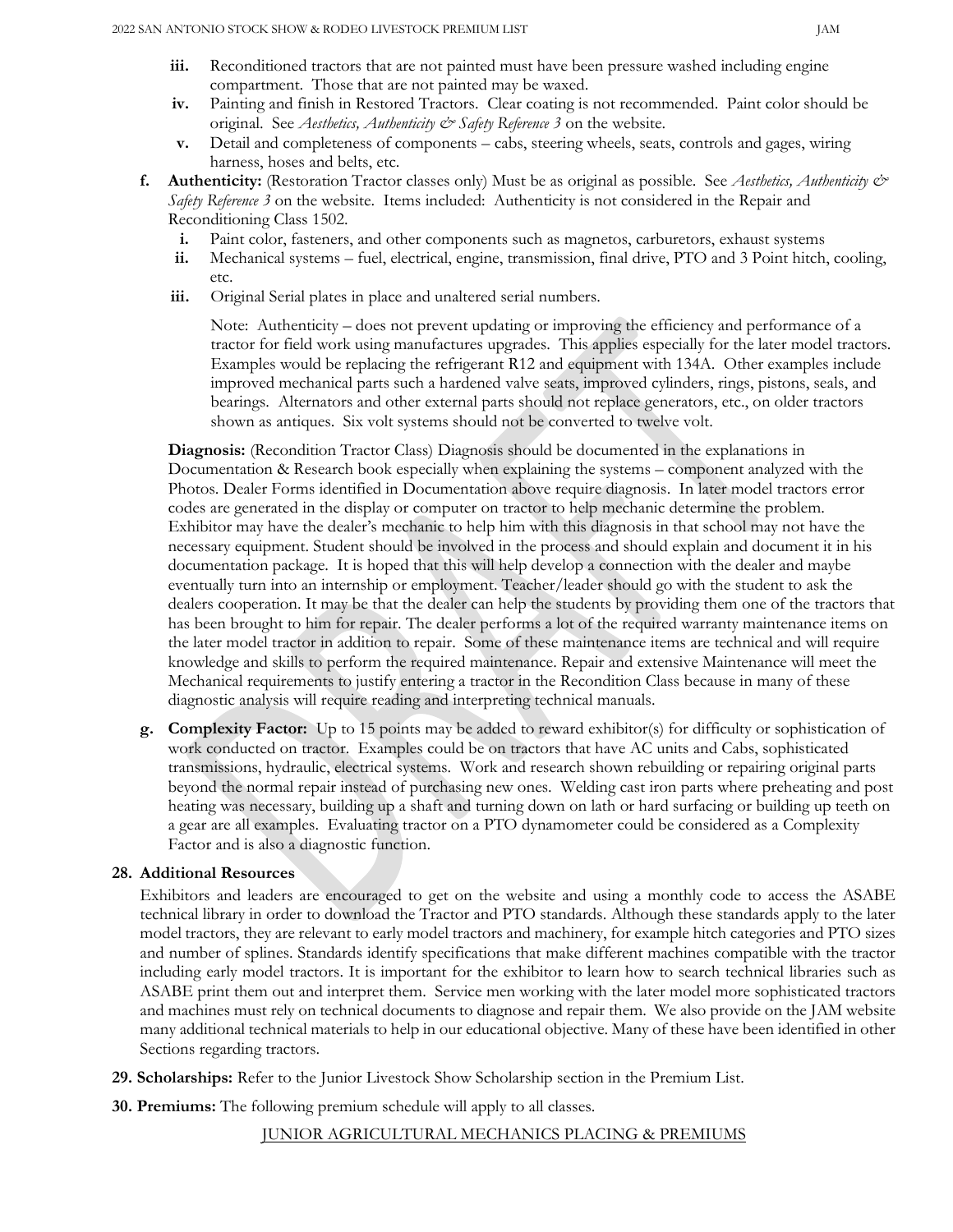| 1st<br>- | $2^{\rm nd}$ | 3 <sup>rd</sup> | .<br>4th |
|----------|--------------|-----------------|----------|
| \$55     | ሐ⊏∩<br>350   | \$45            | \$40     |

# Project and Tractor Shows DIVISIONS & CLASSES

Please refer to the Naming, Describing and Classification of Projects (NDC) document for additional information on entering and classification of projects. Projects that are not eligible – see Special Rule 13 – will not be allowed to enter East Gate and unloaded at Barn.

Classes with less than 5 projects may be collapsed with other classes. Large classes may be divided into two or more classes.

# PROJECT SHOW

## Division 1 Field Machinery & Equipment

| Truck & Equipment Accessories |
|-------------------------------|
|                               |
|                               |
|                               |

# Division 2 Shop Equipment & Resource Recovery

| Class 201 | Basic Shop Tables & Benches        |
|-----------|------------------------------------|
| Class 202 | Specialized Tables & Work Stations |
| Class 203 | <b>Resource Recovery</b>           |
| Class 204 | Other Shop Equipment               |
|           | Division Champion                  |
|           | Reserve Division Champion          |

## Division 3 Towable Cooking Equipment

Class 301 Small Towable Cooking Equipment (trailer body 8 feet or less)

Class 302 Large Towable Cooking Equipment (trailer body more than 8 feet)

Division Champion

Reserve Division Champion

# Division 4 Non-Towable Cooking Equipment

Class 401 Non-Towable Cooking Devices Class 402 Fire Pits Class 403 Fish Fryers, Disk Cookers Division Champion Reserve Division Champion

# Division 5 Yard and Garden Equipment

| Class 501   | Patio or Yard Tables and Benches. All wood tables will not be allowed to show.         |
|-------------|----------------------------------------------------------------------------------------|
| Class 502   | Outdoor Yard & Garden Equipment                                                        |
| Class $503$ | Green Houses, Potting Sheds, Tack or Tool Sheds, Small Buildings <i>including Tiny</i> |
|             | Houses                                                                                 |
|             | Division Champion                                                                      |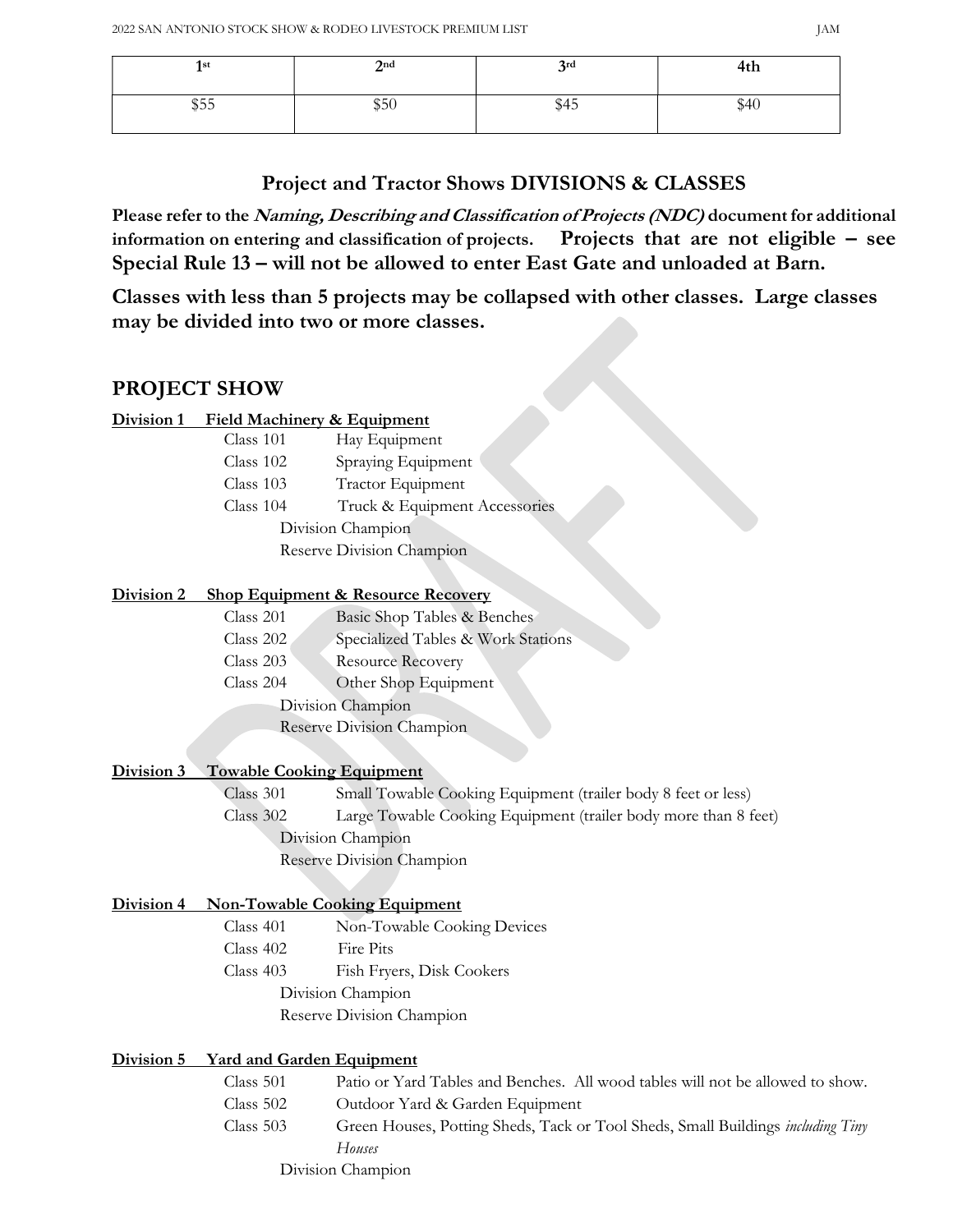# 2022 SAN ANTONIO STOCK SHOW & RODEO LIVESTOCK PREMIUM LIST JAM Reserve Division Champion Division 6 Livestock Handling Equipment Class 601 Gates Class 602 Livestock Panels Class 603 Squeeze Chutes & Restraining Equipment Class 604 Trim Chutes, Blocking Stands, Livestock Crates Division Champion Reserve Division Champion Division 7 Livestock & Game Equipment Class 701 Feeders & Troughs Class 702 Wildlife Class 703 Other Livestock Equipment (including Walkers, Chicken Coops, and Hutches) Division Champion Reserve Division Champion Division 8 Small Bumper Pull Trailers Class 801 Utility – 12 ft. and under Class 802 Utility – Over 12 ft. to 16 ft. Division Champion Reserve Division Champion Division 9 Over 16 ft. & Other Bumper Pull Trailers Class 901 Utility – Over 16 ft. Class 902 Stock – all lengths Class 903 Welding – all lengths (Bumper Pull) Class 904 Other Bumper Pull Division Champion Reserve Division Champion Division 10 Gooseneck Trailers Class 1001 Lowboy – (bed between wheels) Class 1002 Flatbed/Float – (bed over wheels) Division Champion Reserve Division Champion Division 11 Gooseneck - Stock, Multi-bale, 5<sup>th</sup> Wheel & Other Trailers Class 1101 Stock Trailer – all lengths Class 1102 Multi-bale Class 1103 Other Trailers and Semi Pulled Trailers Division Champions Reserve Division Champions

Grand Champion Project Reserve Champion Project

#### No Division 12 & 13

TRACTOR SHOW